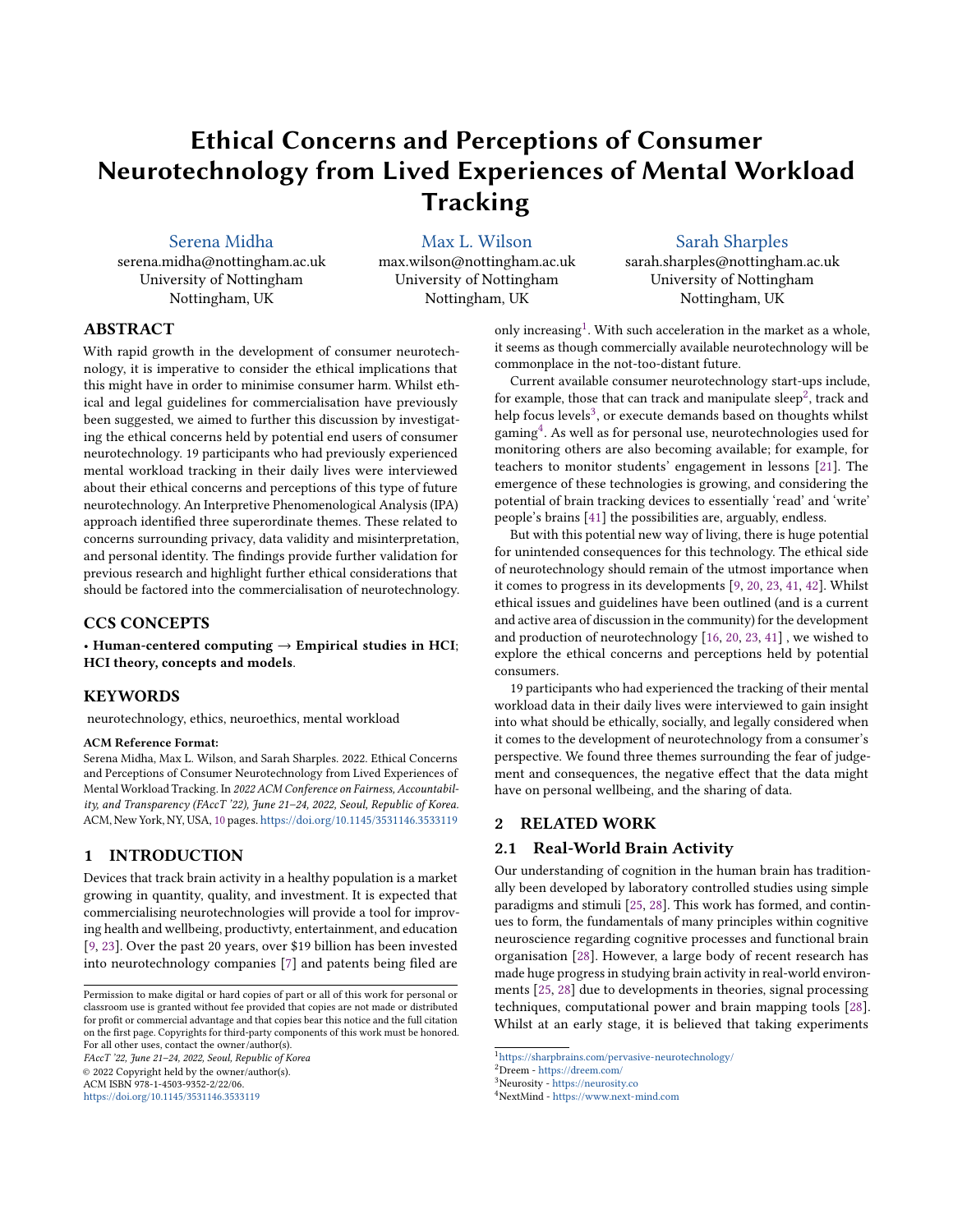out of the lab and into real-world environments may be a game changer for developing our understanding of brain activity, as the data is representative of the complexities and conditions of daily life [\[25,](#page-9-9) [28\]](#page-9-10).

The brain imaging methods considered the front-runners for the measurement of brain activity in real-world settings are functional Near-Infrared Spectroscopy (fNIRS) and electroencephalography (EEG) [\[35\]](#page-9-11) as they can now operate portably without physical constraints. fNIRS has relatively good spatial resolution compared to EEG [\[18\]](#page-9-12) and EEG has relatively good temporal resolution compared to fNIRS [\[35\]](#page-9-11), suggesting that the favourable method could very much depend on the study context. However, fNIRS is more robust against movement artefacts [\[35\]](#page-9-11) and thus might be favourable in real-world settings with unrestricted movement. fNIRS can be used to infer brain activity by using near-infrared light to measure changes in blood oxygenation in the brain, which change depending on metabolic demand in the area [\[29\]](#page-9-13).

### 2.2 Mental Workload

The ability to measure brain activity in the real-world is of extreme relevance to the neuroergonomics discipline [\[2,](#page-9-14) [35\]](#page-9-11), which is the study of the human brain in relation to performance at work and in everyday settings [\[33\]](#page-9-15). A large research area within neuroergonomics is using brain imaging methods to measure mental workload [\[32,](#page-9-16) [34\]](#page-9-17) with the aim of improving safety and performance at work and in life [\[31\]](#page-9-18). Mental workload is a defining factor for performance at work, as if the demands of a task exceed the resources available, performance errors can happen through overload [\[22\]](#page-9-19). Similarly, if there is too little stimulation, errors can also happen in the form of underload [\[45\]](#page-9-20).

Thus, research has aimed to measure mental workload levels using neural measures in ecologically valid tasks. For example, fNIRS has been used to differentiate mental workload levels in realistic air traffic controller tasks [\[3\]](#page-9-21), remotely operated vehicle operational tasks [\[8\]](#page-9-22), and driving tasks [\[14\]](#page-9-23). Borghini et al. [\[4\]](#page-9-24) outlines the ability of EEG in the measurement of mental workload in pilots during flight tasks. Whilst at an early stage, the number of brain imaging studies measuring mental workload in realistic and realworld tasks is increasing dramatically, and they are considered to be part of the next generation of mental workload studies that may enable the objective, continuous and non-intrusive quantification of mental workload in real-world environments [\[44\]](#page-9-25).

Mental workload is not only relevant to performance in safetycritical situations, but performance in broader work scenarios too. For example, a lawyer submitting important paperwork, a banker making an investment, or an online sales worker trying to close a deal, are examples of office-type work where if the task does not remain within the worker's mental workload capabilities, costly performance errors might happen. In fact, Midha et al. [\[29\]](#page-9-13) showed support for fNIRS in being able to differentiate mental workload levels in office-work type tasks. Outside of work, mental workload also remains a meaningful concept, with strong relevance to areas such as using medical devices at home, navigating using technology [\[38\]](#page-9-26) or performing work-like tasks at home [\[11\]](#page-9-27).

As mental workload is a concept so relevant to our performances, it can be argued that, now, with a more technological world, the ever more blurred work-life balance, and our tendency to strive towards optimising every aspect of our lives, mental workload should be considered from a life perspective instead of simply a work perspective. There is growing evidence that as well as being a defining factor in current task performance, balancing mental workload levels in our lives is also important for our wellbeing, daily perceptions, and performance on future tasks [\[30\]](#page-9-28). It is therefore apparent that tracking mental workload in our lives could be useful as a form of personal informatics, which is defined by quantifying aspects of our lives and changing or optimising behaviours based on the data that has been tracked [\[36,](#page-9-29) [37\]](#page-9-30). Indeed, a research aim in the passive brain-computer interface (pBCI) literature, which generally seeks to continuously monitor certain cognitive and emotional states in healthy subjects, is to use brain imaging methods to provide mental workload feedback to users [\[1\]](#page-9-31).

#### 2.3 Neuroethics

The consumer neurotechnology market (where products can be sold directly to consumers), which includes brain tracking devices, is rapidly growing in availability and investment [\[23\]](#page-9-2). But this growth in consumer neurotechnology comes with myriads of ethical considerations that must be considered [\[9,](#page-9-1) [19,](#page-9-32) [20,](#page-9-6) [23,](#page-9-2) [41,](#page-9-5) [42\]](#page-9-7). Hence, neuroethics is a field that refers to a broad range of ethical, legal and social issues that have emerged through progress in neuroscience [\[13\]](#page-9-33). Giordano [\[17\]](#page-9-34) describes how the public anticipates ethical issues incurred by the speed and breadth of neuroscientific discovery, and that whilst the future is full of possibilities for insights into our cognition, there is also potential for misuse of information, misunderstandings and foul play.

Specifically in terms of consumer neurotechnologies, Kreitmair [\[23\]](#page-9-2) has outlined seven ethical dimensions that should be considered in the development through to consumption of these technologies. These regard how the products must firstly be safe, without any medical or cybersecurity risk. They should be transparent, meaning the products must be validated in their performance. Privacy is the third dimension, where consumer data should be handled responsibly, such that data remains private. The technologies should be epistemically appropriate, meaning it should be considered that the quantification of brain data may interfere with how users see the world, potentially being less immersed in activities and more outcome driven. Existential authenticity should also be a consideration, where one's self-identity might be affected. The sixth dimension states that consumer neurotechnologies must be distributed fairly, without creating inequalities. Finally, in the absence of proper regulation, a working group of stakeholders should appraise the risks and benefits of neurotechnologies before they become available to consumers. If these dimensions are considered, Kreitmair [\[23\]](#page-9-2) argues that consumer neurotechnologies would be able to meet their intended purposes of improving lives and experiences instead of having unintended consequences through unconsidered ethical implications.

Additionally, the UN's International Bioethics Committee have recently released (August 2021) a draft report on the ethical issues of neurotechnology [\[41\]](#page-9-5). As well as medically issued neurotechnology, the report considered consumer neurotechnologies. The authors outline that whilst there is potential for tremendous benefits,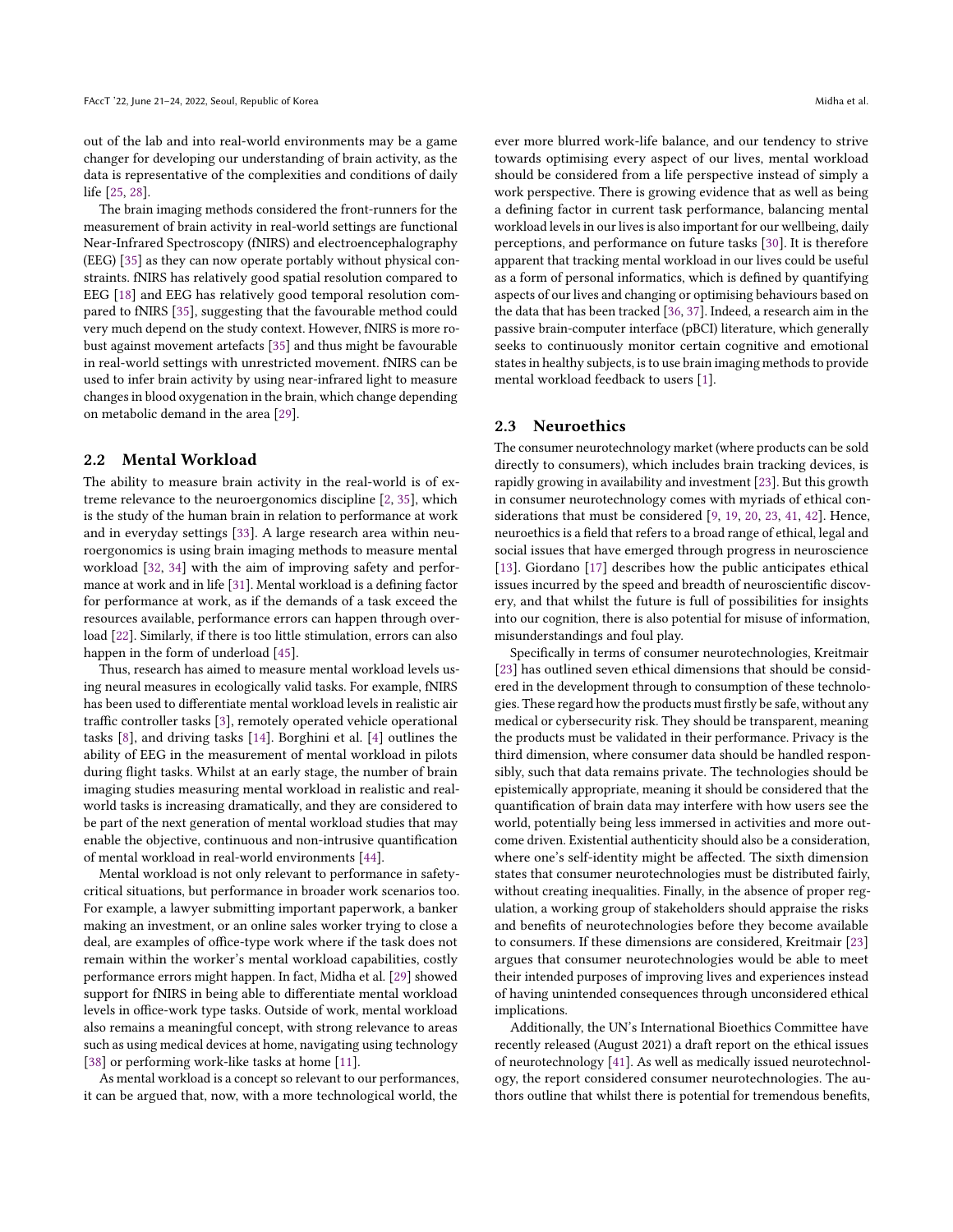Ethical Concerns and Perceptions of Consumer Neurotechnology from Lived Experiences FAccT '22, June 21-24, 2022, Seoul, Republic of Korea

neurotechnologies also hold the potential to damage individuals' privacy, deepen social inequalities and provide tools for the manipulation of individuals. They note that there are few regulations outside of those on medical devices used in research or the medical field, and recommend the introduction of 'neuro-rights' into law. This regards the rights of individuals to retain their integrity, mental privacy, freedom of thought and free will, the right to benefit from scientific progress and freedom of choice on matters related to the use of neurotechnology without any discrimination, coercion and violence.

Along a similar note, Ienca and Andorno [\[19\]](#page-9-32) discuss how the development of consumer neurotechnology requires the emergence of new human rights, or at least the expansion of already established rights in order to address the emerging challenges of neurotechnology development. Indeed, Ienca et al. [\[20\]](#page-9-6) included human rights as one of four identified areas that require proactive governance to ensure safe and responsible use of brain data outside of a medical domain, stating that brain data protection needs to be embedded into human rights in order to be included in the international normative framework. Binding regulation, where brain data is given its own category for mandatory data protection was another identified area for regulation. The third identified area was ethical guidelines and soft law, which regards how the collection and processing of brain data is governed. Finally, responsible innovation was the fourth area, which relates to the responsible collection and processing of data (such as validating the technology).

Whilst there is undoubtedly many current and required active and ongoing discussions about ethics and regulations in the development of neurotechnology, there is a gap in research relating to the ethical concerns and perceptions held by the end users of this technology. Thus, we wish to further research into the ethical considerations of consumer neurotechnology by investigating the ethical concerns and perceptions of potential consumers. In doing so, further ethical, legal, or social considerations of neurotechnology might be established, and the already established guidelines mentioned previously might be further validated. With the expected introduction of objective mental workload trackers that have the potential of providing several benefits to personal lives and work performance, this paper focusses on this neurotechnology; addressing ethical considerations at a relatively nascent stage of development is an aim in neuroethics [\[17\]](#page-9-34). It should be noted that focussing on one type of neurotechnology in this study was necessary to provide participants with lived experiences, but the recommendations provided by Kreitmair [\[23\]](#page-9-2), the IBC Report [\[41\]](#page-9-5), and Ienca et al. [\[20\]](#page-9-6) described above refer to a range of neurotechnologies, and thus the findings of the current research will undoubtedly be applicable beyond the technology discussed.

In order to achieve the research aim of gaining insights into potential consumer perceptions about the ethics of a 'Fitbit for the brain' [\[43\]](#page-9-35) device which could objectively track mental workload in daily life, qualitative data was obtained from office-worker participants. Based on the research outlined above, we hypothesised that concerns relating to privacy, data validity and personal identity would be identified.

### 3 METHOD

The study used an Interpretive Phenomenological Analysis (IPA) approach to understand participant's ethical concerns regarding the use of consumer neurotechnology in their lives. IPA is a qualitative approach that aims to understand how people make sense of their personal and social worlds in regard to their experiences and personal perceptions. [\[40\]](#page-9-36). Before general claims about the data are made, IPA harnesses an idiographic approach by considering each participant's data in depth. IPA is especially suitable for topics that are contextual, subjective, relatively under-studied and where issues relating to the self or identity are important [\[39\]](#page-9-37). A systematic approach for IPA has been outlined by Smith and Osborn [\[40\]](#page-9-36), and has been adopted in this study due to the aim of understanding participants' perceptions about the ethics of neurotechnology.

#### 3.1 Participants

19 purposive participants were included in the study after responding to advertisements through social media and email channels. The inclusion criteria involved participants who completed office-type work as part of their jobs, Android users, and no clinical history of anxiety or depression. 10 participants were industry workers, with professions such as a chartered accountant, a copywriter and a health economics manager; 9 participants worked within academia. Participant ages ranged between 21-45; 7 participants identified as female and 12 participants identified as male. Ethical approval for the study was obtained [RS-2019-R13]. All participants participated in two separate but related studies (described below) and received £100 as remuneration overall. Participants were provided with a series of documents outlining the measures of the studies alongside a few sample interview questions. Information about how participants' data would be protected was provided which also detailed their rights and risks. All participants provided informed consent in written form.

#### 3.2 Procedure

In order to have an depth and meaningful discussions during the data collection, it was important to us that participants had considered mental workload in terms of tracking and what it meant to them in their lives prior to being interviewed about it. Thus, the Monday-Friday the week before the interview data collection, participants were recruited for a study which tracked their mental workload levels. Each participant was provided with a materials sheet detailing an introduction to mental workload and advice to 'tune in' to what mental workload meant to them. Participants then were required to enter subjective mental workload ratings from Monday-Friday (based on the ISA scale [\[26\]](#page-9-38)) every 30 minutes during working hours and 1 hour outside of working hours. Online and phone activity were tracked for the duration of the study and participants were also required to fill out questionnaires each day relating to aspects such as their mood and sleep. The week following, each participant took part in a semi-structured interview for between 1-2 hours about their perceptions of mental workload and mental workload tracking. The focus of the data for the present study regards the data about ethics. Participants were probed about their views on the introduction of commercially available neurotechnology which could objectively measure mental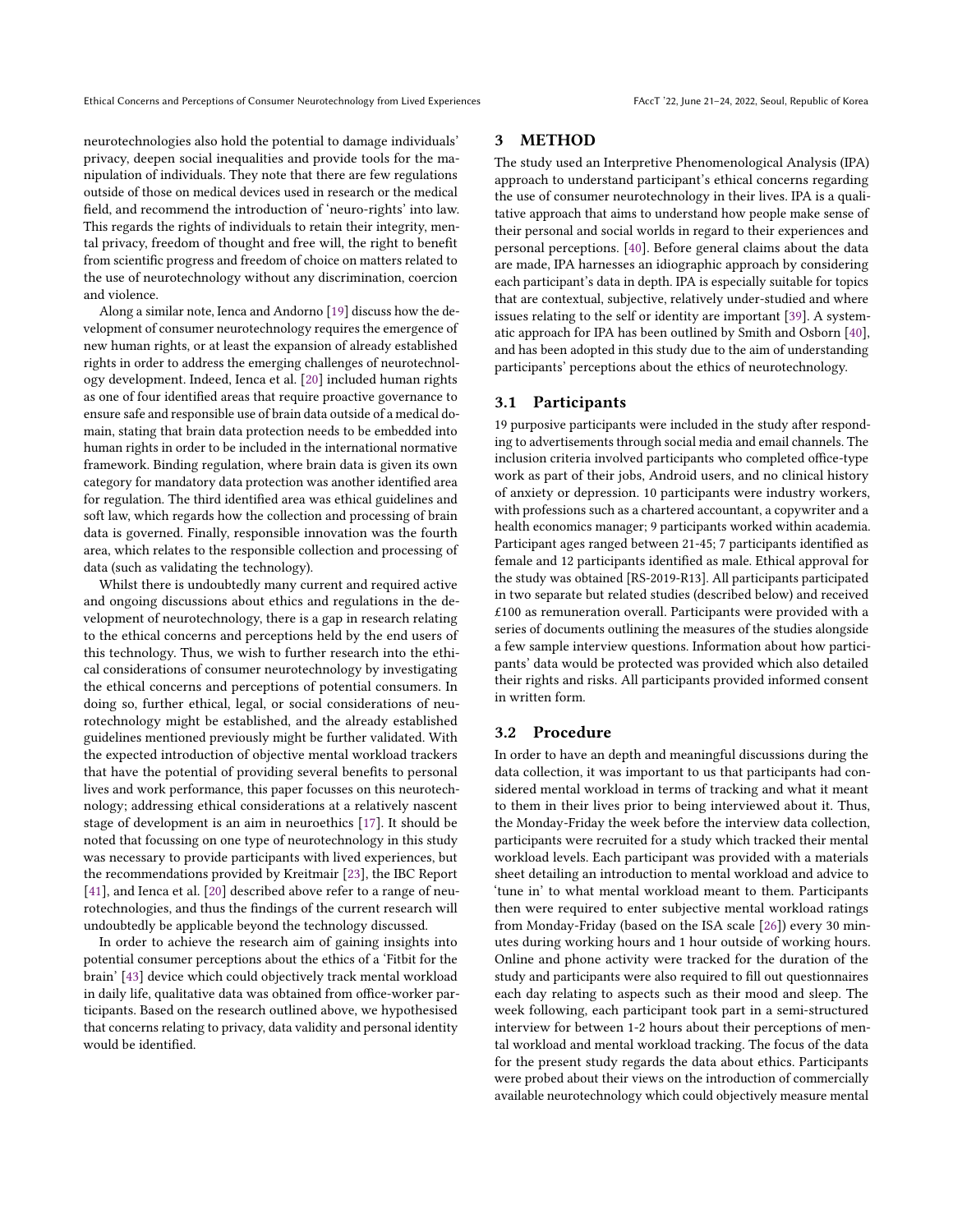workload levels. The interviews were guided by a pre-defined set of questions; the ethics topics related to data privacy, data sharing and mandatory tracking, but participants were probed on individual topics that they mentioned and encouraged to talk in depth and give any relevant examples from their time in the week-long study and general lives.

#### 3.3 Analysis

To conduct the IPA analysis [\[40\]](#page-9-36), the interview data was firstly transcribed verbatim. For each transcript, the lead researcher familiarised themselves with the content before noting down comments relating to first impressions or interpretations of the data set. The comments were either descriptive or interpretive and different ink colours were used to differentiate between them. These notes were then translated into codes which were classed as emergent themes after the coding process. Connections between emergent themes were identified and these were grouped to develop initial subthemes and superordinate themes. This process was repeated for each transcript. Previous transcripts were used to orient the analysis, but respecting divergences and convergences remained a priority throughout. A final set of superordinate themes and their subthemes were identified across the full set of data once all transcripts had been analysed. After the transcription stage, the data was worked on collaboratively by the first two researchers. In the data reported, participants are referred to by numbers, e.g. P6 refers to Participant 6.

3.3.1 Quality Assurance and Positionality. In the interest of good qualitative research practice, the guidelines outlined by Elliott et al. [\[10\]](#page-9-39) were followed. Firstly, credibility of the results was ensured by the collaborative working process; all themes were reviewed and refined by the first two researchers. The data set is grounded in examples and examples of any data presented will be given; descriptive participant data will also be provided. The perspective [\[10\]](#page-9-39) and positionality [\[5\]](#page-9-40) of the researchers have been considered in terms of recognising that their personal interests and assumptions about the research area may naturally contribute towards their research approach and understanding the research outcomes [\[10\]](#page-9-39). All researchers were from the UK; 18 participants were UK based and 5 UK based participants were from South America, and one participant was from and based in India. Therefore, this research can be categorised as  $WEIRD<sup>5</sup>$  $WEIRD<sup>5</sup>$  $WEIRD<sup>5</sup>$  [\[27\]](#page-9-41).

## 4 RESULTS

Three superordinate themes were identified (Table [1\)](#page-4-0): 1) fear of the data, 2) the negative effect of the data on the self, and 3) the spectrum of sharing. The first thing to note about the data is that participants frequently made comparisons between this 'Fitbit for the brain' data and data collected from physical activity trackers, where the concerns expressed and points made were considered as similar or comparable. For example: "I guess it's [tracking objective mental workload data] similar to the sense that like I wear my watch, my sports watch, literally 24/7 for the last three years that I've had it ... you can have it track all your data and see how far you've been,

see where you've gone to, the places you've travelled to and things like that. I enjoy that level of data." (P2).

The passage above highlights that Participant 2 considers the level and type of data collected from their sports watch to be of a similar nature to the mental workload data that could be collected in daily life. This notion was apparent throughout multiple transcripts, and suggests that tracking brain data is considered a similar concept to tracking physical data.

#### 4.1 Fear of the Data

The first theme presented regards participant's concerns about the judgements arising from the data and include the subthemes 1) fear of personal judgement, 2) fear of consequences, and 3) fear of inaccurate judgement.

4.1.1 Fear of Personal Judgement. Participants often reported that they were concerned about people in their lives viewing their mental workload data and making assumptions about them as individuals. This is demonstrated by Participant 2: "I wouldn't want someone having that [personal MWL] information on like a daily or weekly basis and then them making criticisms off that basis." (P2)

Participant 2 described their judgement concern in terms of being criticised based on their data. Participant 1 reflected on their opinion similarly in terms of their data being viewed by employers: "It shouldn't be any concern of an employer or supervisor as to how hard I'm working if I can produce the results. My concern would be someone seeing it and then judging the workload based on their perception of their own workload." (P1)

As well as describing their concern in a workplace environment, Participant 1 also outlined their concern surrounding their fear of judgement by friends and family members too: "I don't think my friends or family need to see it cause I don't know what they'd think of the workload. They're like 'Oh a lot of high workload on Friday evenings 7-9, what are you doing?'." (P1)

The passages above represent a common feeling of concern across the data set of being judged on a personal level by the mental workload levels that have been tracked in their lives. This applied to both a social and work environment and was perceived negatively.

4.1.2 Fear of Consequences. Another frequent concern from participants regarding the tracking of mental workload in their lives was the negative repercussions that might arise if their data was accessed and judged by people with authority in the workplace: "They [the boss] could use it in the wrong way and use it as like a punishment. Like, 'You're not being very productive,' or like,'You can't cope with your new promotion,' or whatever." (P13)

From the passage above it is apparent that Participant 13 is concerned about their data being used against them in the workplace to affect their position in the company. Participant 5 provided another example of this: "I think I would be worried that workplaces might judge people by this sort of thing [mental workload data] and might discriminate based on that." (P5)

As well as concerns relating to consequences in participants' places of work, Participant 15 described a situation in which the data could have negative repercussions even in the recruitment process: "I'd have issues if it became a widely available thing because the data collected would be so accessible. Like in the scenario where

<span id="page-3-0"></span><sup>5</sup> From their critique of HCI research: Western, Educated, Industrialized, Rich, and Democratic.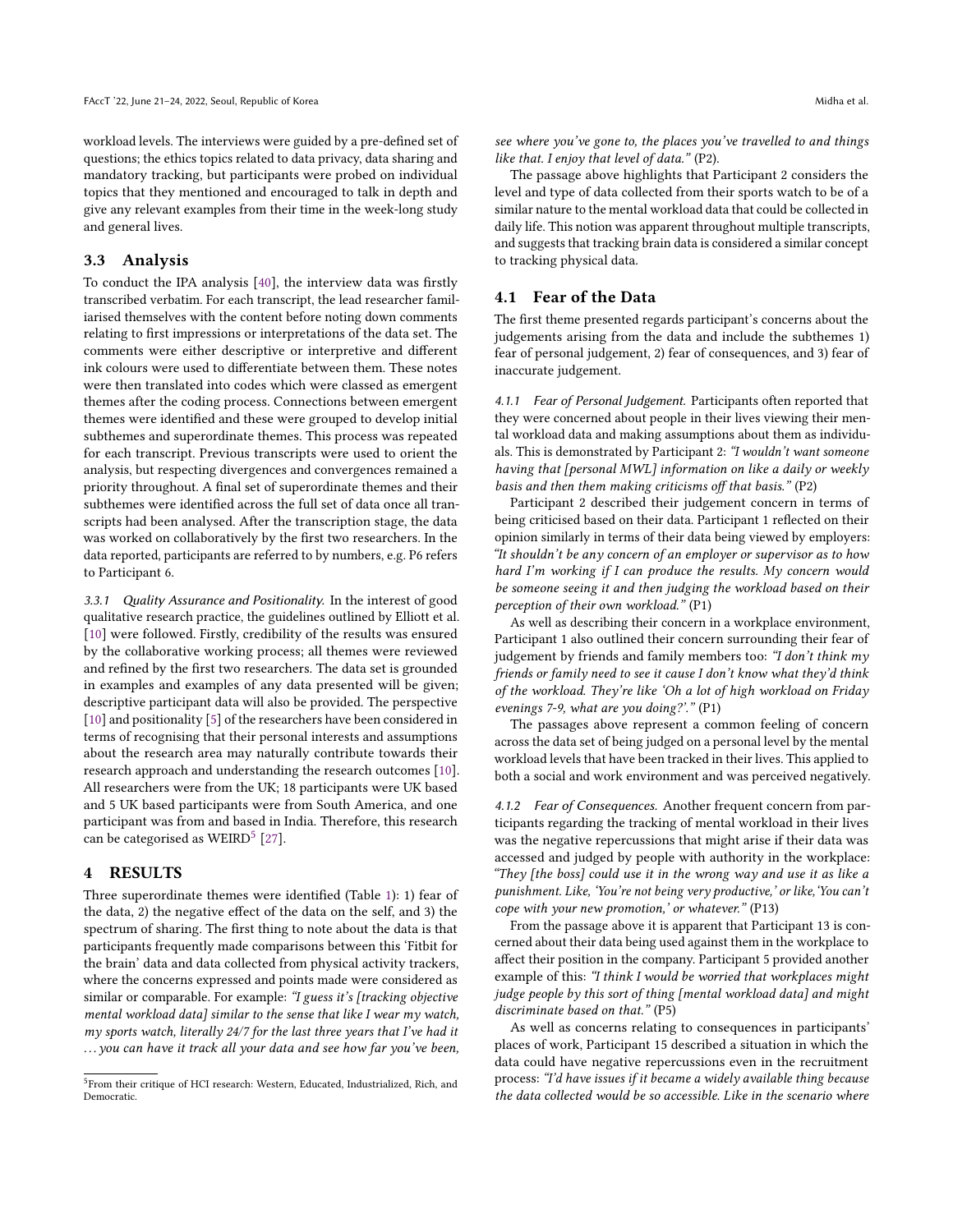<span id="page-4-0"></span>

| Superordinate Theme                                                                                                          | Subthemes                                                                                            |
|------------------------------------------------------------------------------------------------------------------------------|------------------------------------------------------------------------------------------------------|
| 1) Fear of the Data<br>Describes concerns relating to data judgement.                                                        | Fear of personal judgement<br>Fear of consequences<br>Fear of inaccurate judgement                   |
| 2) Negative Effect of the Data on the Self<br>Describes concerns relating to the negative personal effects of data tracking. | Being controlled by the data<br>Data exacerbating negative states                                    |
| 3) The Spectrum of Sharing<br>Describes concerns and views about data sharing.                                               | What concerns?<br>Controlled sharing for positive change<br>It depends on the risk<br>An absolute no |

Table 1: Table showing the final superordinate and subthemes from the qualitative analysis.

I'm applying for a job and the employer asks me for my mental Fitbit data because you know, in 20 years it's just become the norm - you attach your mental Fitbit results for the last week or whatever on your CV . . .I think it's not necessarily representative of how good of an employee you would be. I think a lot of people that would make great employees would miss out on a job just because their numbers aren't as high as the others." (P15)

So Participant 15 describes how the data being accessed by employers might have negative consequences for employment opportunities, as they believe the data might be used to make negative assumptions which then have negative consequences.

As well as concerns about consequences related to the workplace, participants expressed concerns about the data collected being exploited. This can be shown in the following passage: "They introduced those watches to track your health and all that, and it's a great idea but it took, what, maybe a month before an insurance agency used that as a way of increasing premiums on you. So there's no limit to how much those kind of tools could be exploited for other things, like someone denying you a raise cause apparently your workload is not very high." (P4)

So here Participant 4 highlighted a data exploitation concern relating to how mental workload data could be misused against individuals in terms of discrimination; participants also expressed a data exploitation concern in terms of companies taking advantage of the data through targeted advertising: "I'm kind of relating that to the online activity you have. Like it has happened to me that I have talked to someone like,'Oh I'm thinking about buying a flight,' and then it just suddenly appears the ads on Facebook and on Instagram and all the things about flights . . .I don't know really why I'm worried, but I know that's the way it shouldn't be, that they have access to all the data and they can use that for their advantage." (P8)

So whilst participants may not yet be clear how the objective brain data might be exploited exactly, it is clear from this subtheme that participants are concerned that it will be used in ways that is considered intrusive and discriminatory.

4.1.3 Fear of Inaccurate Judgement. Participants often reported how important context is for interpretating the mental workload data accurately, and were concerned that inaccurate assumptions might be made if the data is viewed by an external person without understanding the context. A passage from Participant 2 highlights this: "I guess the worry would be that you get to the point of it [tracking mental workload] becoming mandatory for work and someone's regularly looking at it and analysing all your data, and then uses that as justification at work. I don't like that. I think then you'd get to the point of micromanagement and stuff... Whilst I like having that information for myself, I wouldn't want other people to look at it and make assessments off the basis of it ... There's more to it than just a number, you know, like a number ranking or a rating, something like that. It's only half the story I guess. So it'd be useful for just you personally to have a look at, but if someone whose got no context looks at it, you know, something bad might have happened ... There's no context for it." (P2)

Participant 2 demonstrated concerns which regarded the importance of the context of the data. Participant 3 demonstrated the same concern: "[I would be concerned] that it [the mental workload data] would be misunderstood or misconstrued because out of context you could make some assumptions about the data that may or may not be correct." (P3)

As well as the context being important for understanding mental workload data, participants were also concerned that the data itself is complex to understand and hence can be easily misinterpreted by employers viewing the data: "I think there is a lot of nuances with brain activity so there has to be a lot of understanding, conceptualisation and training to understand it. So I feel if we give this data to employers, to industries, they don't have the skills to understand this and I think they will make a simple use of the data; they will look for high levels,'Ok we are looking for high levels, high levels are good,' which is not true and yes that will be used against employees. I think it's a lack of proper understanding of the data, it's a lack of 100% relationship between brain data and the outcome we have in the work, and the potential of negative effects on employees." (P11)

Here Participant 11 described a scenario in which employers have access to their employees' mental workload data yet are not equipped to interpret it correctly, which could result negative outcomes for certain employees. Similarly, concerns were also expressed regarding the effect of inaccurate data or inaccurate assumptions on those tracking the data for personal use. Participant 18 demonstrates concerns relating to inaccurate data: "I think it [a mental workload tracker] would just need to be quite robust in terms of its science. So for example, Fitbits and lots of those devices have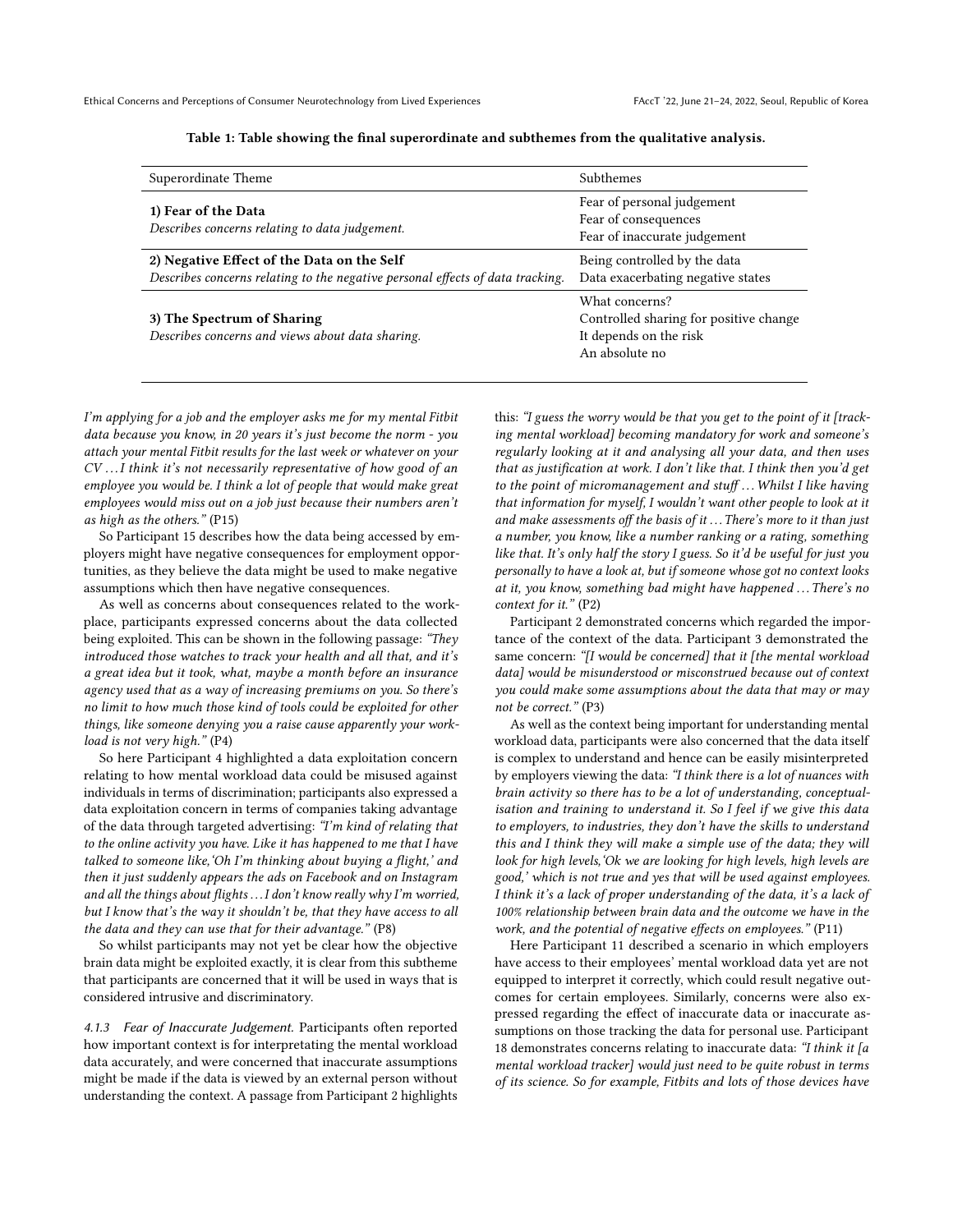got cautions in them, so say the ones that take your pulse . . . they have to have threshholds so high that people who might be a bit tired cause they overdid it on a run don't just pitch up at  $A \& E$  like  $Tm$ dying,' it's like, "No, just calm down have a glass of water." So I think this would have to be grounded in some really good sort of cognitive science to know some of the differences between high flow states and high anxiety states." (p18)

Participant 3 outlines concerns relating to misinterpretations of data: "If something as well understood as heart rate can be misconstrued in a medical setting for my benefit then I think this sort of data [mental workload] could be misconstrued." (P3)

From the passages above we can see common concerns surrounding how devices that track mental workload data might lack validity or remain open to interpretation. Participant 13 captured these concerns in one passage: "Maybe it's hard for an app technology to fully understand how you are. I guess it would make assumptions and I dunno, it's technology isn't it, it's an app, it's like not like, you know what I mean, you might take things too seriously. Like a Fitbit for your body, you take it too seriously like,'Oh it's telling me that my heart is permanently, I dunno, too fast,' you take that too seriously and it might make you make big life decisions based on yeah, assumptions." (P13)

So this subtheme describes the concerns expressed by participants about judging the data inaccurately which could result in negative outcomes. From the importance of context, to the inability to make correct interpretations, and lastly, as Participant 13 outlined, basing personal decisions on data that is either inaccurate or misinterpreted, these factors are all speculated to potentially result in negative outcomes for individuals.

#### 4.2 Negative Effect of the Data on the Self

This theme describes participant's concerns about the personal effects that tracking this data might have. It includes the subthemes 1) being controlled by the data and 2) data exacerbating negative states.

4.2.1 Being Controlled by the Data. A number of participants reported feeling concerned that the data could result in individuals becoming obsessive. Participant 10 demonstrates this: "One [concern] is if you become too obsessed with it and it becomes a fixation and you can't stop looking and tracking. I know people have done that with heart rate monitors, they're like,'What's my heart rate now? Oh my gosh it's 72, 62,' so you know you can get obsessed with it. So finding a way to make sure that doesn't happen would be a concern." (P10)

The passage above outlines how Participant 10 feels apprehensive about the personal impact that tracking objective mental workload data might have on individuals in terms of displaying obsessive behaviour. They refer to knowledge they have about the experiences of people they know and their relationships with their physical activity trackers and draws similar concerns for the mental workload data being discussed.

Participant 19 also discussed their concern of being controlled by the data, and similarly draws upon comparisons of physical activity trackers: "I think you've gotta be careful because if you are relying on it too much as a validation strategy for what you're thinking then it could have an adverse impact. For example . . .it might be that 'We've noticed your mental workload's been high for a long time'... There is an inherent danger of relying on it . . . You wouldn't hold any reliance on a fitness app, you'd only use it for support, and the same goes for a mental workload app." (p19)

4.2.2 Data Exacerbating Negative States. Participant 18 provided a rich account, again based on their knowledge of their friends' relationships with their physical activity trackers, detailing their concern that tracking this data in our everyday lives might be unhealthy for some people with mental health difficulties:

"I suppose your only concern is if you've got somebody who if they have anxiety or if they have depression or something like that, are you giving them a rod to beat themselves with? So you know how some people they have a really negative relationship with their Fitbit, they're like,'I didn't close my rings today, I'm such a fat this and I'm disgusting that and I'm never gonna this and blah blah blah blah.' I have a few friends who just use it to beat themselves and it's very hard to watch, it's very hard to stop. So I think it's about if you have high mental workload . . .I think it's about how you share those messages whether or not it can be interpreted positively in a kind, reassuring way rather than,'My Fitbit says I'm having a mental breakdown,' so I think that's where your risks lie that when it flags, how do people feel when it flags? What do they do? Does it have coping mechanisms? Does it give you advice? Because otherwise you can just reinforce people and escalate their worrying about workload so then they feel like they've got more workload and less able to deal with it. I think that would be the difficult side of it to navigate." (P18)

From Participant 18's passage, we see a speculated comparison between their experiences of how physical activity trackers can exacerbate negative cognitive states, and how tracking mental workload data might result in the same difficulties amongst people with mental health problems. They outline their belief of how important it is to present the data in a way which can only be interpreted positively, instead of providing some people with "a rod to beat themselves with."

#### 4.3 The Spectrum of Sharing

There were some stipulations as well as black and white views that arose from discussing the collection and sharing of data. The subthemes that emerged included 1) what concerns?, 2) controlled sharing for positive change, 3) it depends on the risk, and 4) an absolute no.

4.3.1 What Concerns? Some participants simply had no privacy concerns about their brain data being tracked in their everyday lives: "I'm fully aware that I've got a digital footprint that is far flung, I see no real issue with it. In fact, I'm forever selling my personal data. I'm someone that will happily do, you know, surveys for things and no doubt give too much of my personal data and information but no, no issues." (P16)

The passage from Participant 16 reflects a number of other participants who seem to have no concerns about their data being tracked in their daily lives. Participant 7 provides another example of this: "I don't think I have that many issues. I don't have issues like if you could get like the Neuralink implant tomorrow, if you could volunteer for a free trial, I would be like, 'Elon [Musk] put me one, I just wanna be part of the trend.'"(P7)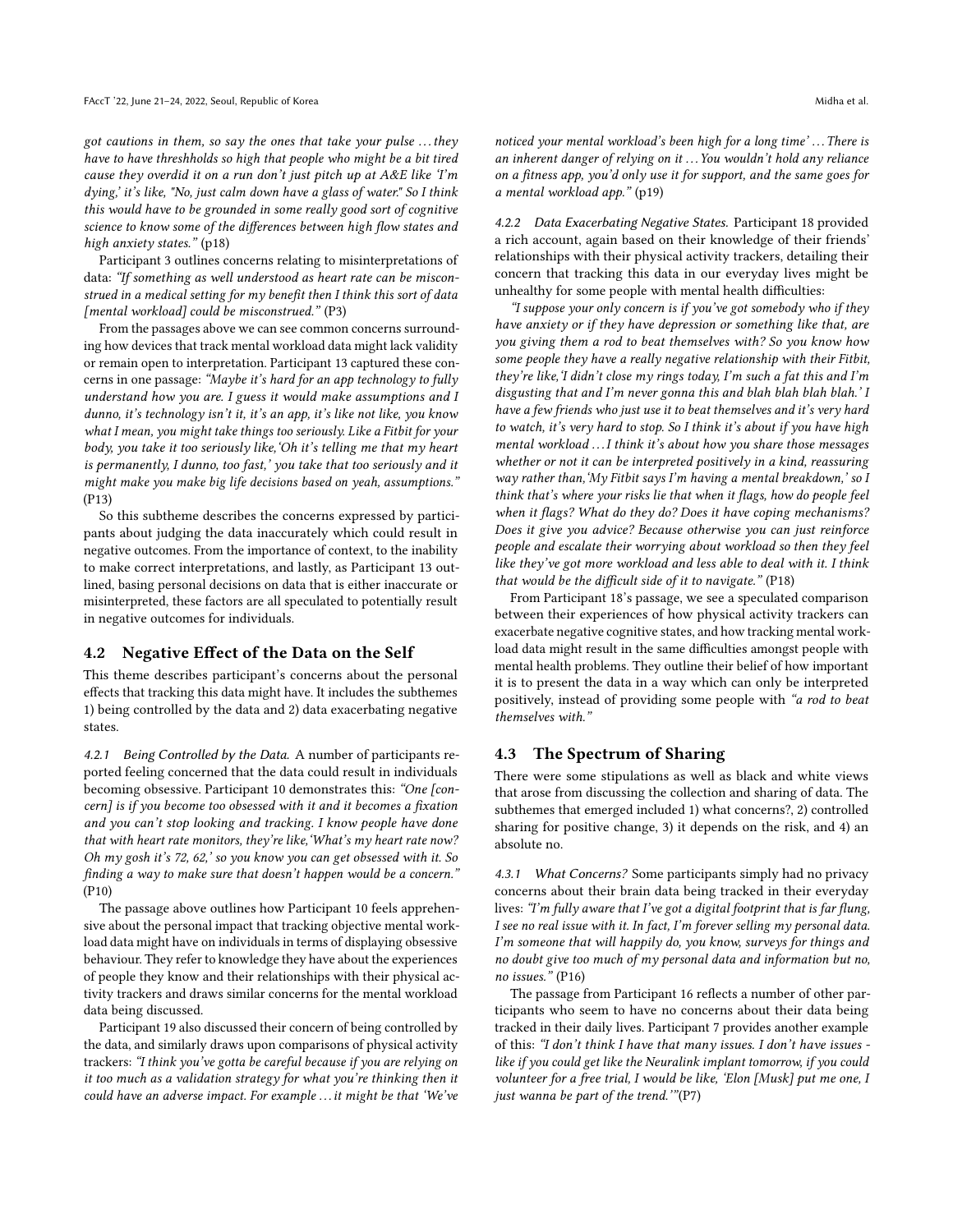Ethical Concerns and Perceptions of Consumer Neurotechnology from Lived Experiences FAccT '22, June 21-24, 2022, Seoul, Republic of Korea

4.3.2 Controlled Sharing for Positive Change. In regards to sharing their data with their workplaces, participants often reported that they would do so if they were in control of who could access it: "I think I would be prepared to share it with some people but I'd like control over who I share it with, and that would not necessarily be my boss." (P10)

Participant 5 also demonstrated willingness to share if in control of their data: "I wouldn't want it shared with anyone unless I give  $my$  consent  $\ldots$  Maybe if it allows you to have a better conversation with your manager or something like that to improve your experience or your quality of life, I think then it would be good. But again I think that should be an individual's decision." (P5)

With several participants requiring control of who their data is shared with, the reasons for sharing their data emerged to be for the purpose of personal improvement or company improvement. Participant 8 provided an example of personal improvement: "I know that he [supervisor] will handle the data like correctly and maybe that would help me to improve  $my$  productiveness."  $(P8)$ 

So Participant 8 would be willing to share their data to improve their personal productivity levels. Participant 16 also described how they would share their data for personal improvement in terms of reaching their potential: "Particularly if you're being under utilised, for example, or your mental capacity is being under utilised unintentionally, then it [sharing data] might bring some benefit." (P16)

The passages above show how participants would share their mental workload data for personal improvements. Participant 7 described the sharing of data for company improvement: "Maybe it [sharing data with their boss] can drive the company. Especially now after the lockdown and quarantine periods, maybe they can get to know like, 'Ok this group of people are actually quite effective working fewer hours, they still get everything done,' maybe they can change the working hours or the working environments to actually benefit people in that sense. If they're really conscious and really people orientated, if they want people who aren't enjoying it or are unhappy and are struggling to meet deadlines, they can tell, 'Ok how can we help them? Because if we help them, we help the company,' so I like to think they would make good use of it." (P7)

In the passage above, Participant 7 reflected on how sharing their data with the company might lead to changes of how the company operates and this might have a positive effect on the employees' lives.

4.3.3 It Depends on the Risk. When discussing the tracking of objective mental workload data in pilots, participants were widely more accepting of mandatory tracking in safety-critical jobs: "I think if you're a pilot then maybe yes [mandatory tracking is acceptable] just because you have lives in your hands. It's not like you didn't submit an Excel spreadsheet that you were asked for." (P8)

We can see that Participant 8 deemed the difference between safety-critical workers and office workers as significant for the right of employers to access their data. Participant 4 compared mental workload data to other performance checks that pilots are routinely subject to: "It wouldn't be too dissimilar as someone checking that the pilot is not drunk before flying a plane and that would be very intrusive in many jobs, but for a pilot it's fine." (P4)

So whilst the consensus was that mandatory objective tracking in safety-critical workers was more acceptable than office workers, it was also frequently reported that even in these areas of work, the data must not result in personal negative consequences for employees.

"I think the whole structure of how society operates around this type of high-risk jobs should change. As in not say, 'Well you're off the job and obviously you can take less than the other pilot so then I'm either going to fire you or just going to pay for, you know, you can only work three hours today rather than six . . .' So, I think obviously that would again lead to some sort of discrimination. But if the data is used to better understand these limitations at the impersonal level, so it might end up that you can see that for 95% of the pilots five hours is too much usually, so then without pointing fingers at individuals you might overall change the policy of the company to, 'Ok no one ever has to work more than five hours,' or whatever that time is so that statistically you reduce that risk . . . So maybe the company should make decisions based on large data sets statistical decisions." (P5)

The passage above from Participant 5 reflects on how tracking mental workload in safety-critical jobs in the context of pilots should not be used on a personal level, but instead be used to make company improvements to improve the safety in these jobs. Therefore, whilst this subtheme outlines how the risk of the job affects how participants viewed the enforcement of compulsory tracking, it was still deemed important that the data should not be used on a personal level.

4.3.4 An Absolute No. Some participants were firmly unwilling to share their data with their workplaces. Participant 4 described their reasoning: "Scientists yes [I would share my data] obviously, boss absolutely not because it shouldn't be to be shared . . .It could be used for good, like you could have a good boss saying, 'Oh my gosh, my employee's always at a four [high mental workload level], I need to do something before they crack down and kill themselves,' and that would be good. However, for each good boss doing this, you would have a bad boss saying, 'You're still at a two [low mental workload level] are you just not working enough? I'm gonna give you more work.' As long as the task gets done the mental workload shouldn't be tracked or it shouldn't be a concern." (P4)

From Participant 4's passage, we can see that whilst potential positive outcomes of sharing the data were acknowledged, they believe the data simply should not be shared because of the negative outcomes that have the potential to arise. This black and white unwillingness was shown by a few other participants; for example, Participant 1: "I wouldn't want an employer to have it. I don't think they should be able to see that kind of thing for various performance reasons, like it being used for review." (P1)

#### 5 DISCUSSION

Consumer neurotechnology is arriving, and we are largely unprepared. Literature is increasingly producing guidelines aiming to mitigate the negative implications that consumer neurotechnology will unintentionally bring [\[9,](#page-9-1) [19,](#page-9-32) [20,](#page-9-6) [23,](#page-9-2) [41,](#page-9-5) [42\]](#page-9-7). That research has generally operated by identifying gaps in existing ethical and legal frameworks that do not accommodate for the addition of consumer neurotechnology into the market, and discussions and guidelines are outlined in relation to this. We ran an empirical study, however,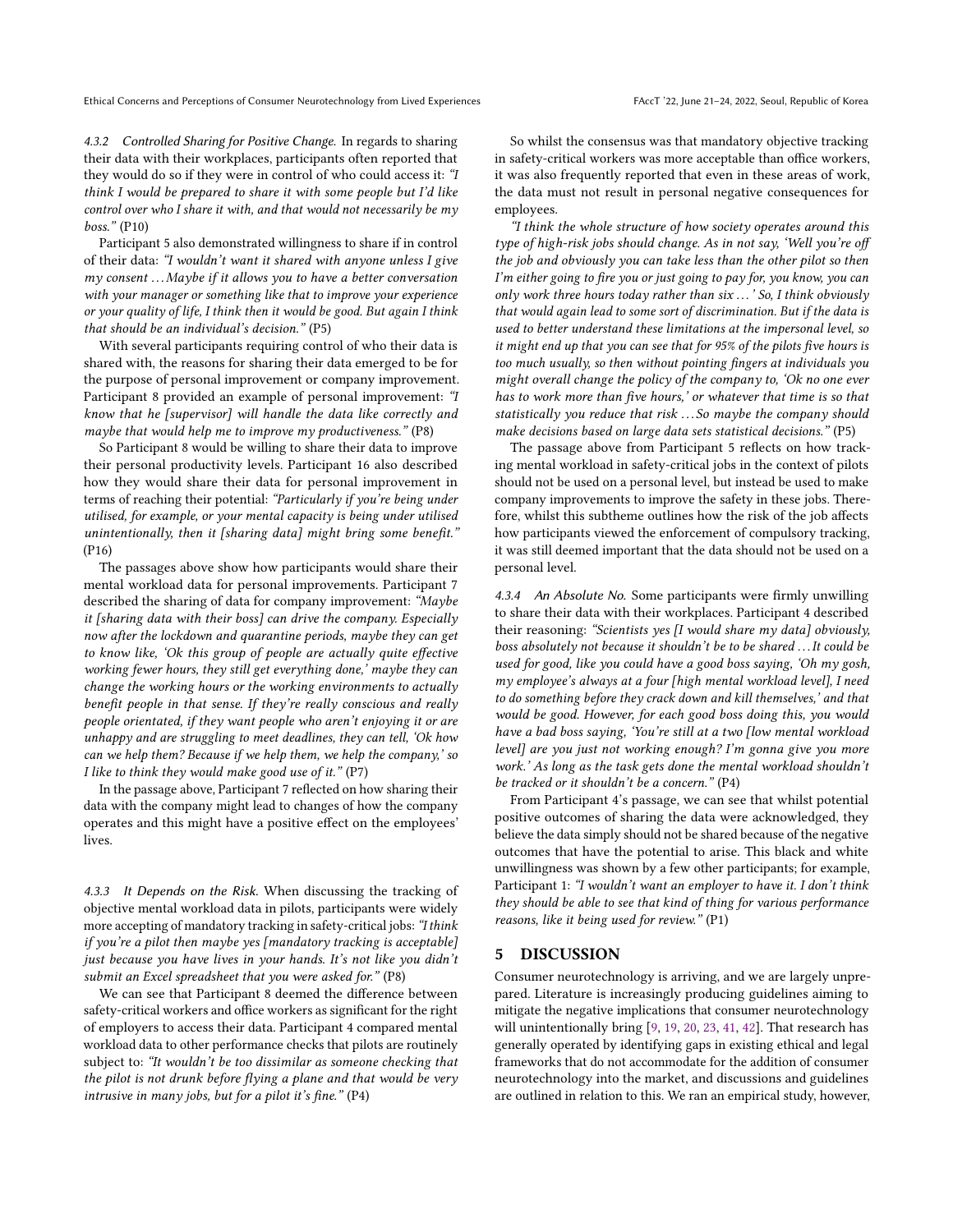which researched the views of potential end users of consumer neurotechnology; participants were not made aware of the current status of discussions and regulations, and this contributed to an uncontaminated insight into the ethical concerns and perceptions held by those who may be future end users. The aim of the study was to ground current guidelines in further evidence and investigate whether there are any further factors that should be considered in relation to the development of neurotechnology.

We hypothesised that our findings would relate to concerns regarding privacy, data validity, and personal identity, as these have been recurring concerns outlined by various authors [\[19,](#page-9-32) [20,](#page-9-6) [23,](#page-9-2) [41\]](#page-9-5). Indeed, these concerns were prominent in the analysis. Firstly, concerns about privacy were widespread across our findings, and issues relating to privacy are also perhaps the area given the most concern in previous research [\[19,](#page-9-32) [20,](#page-9-6) [41\]](#page-9-5). Specifically, as well as the explicit wish to keep their data private (from theme 3), theme 1 (concerns relating to personal judgement, personal consequences, inaccurate data judgement) and sharing data if in control (a subtheme from theme 3) all related to the concern of data privacy. This finding further validates previous research which outline major concerns relating to privacy [\[19,](#page-9-32) [20,](#page-9-6) [23,](#page-9-2) [41\]](#page-9-5). If privacy is regulated properly, many of the ethical concerns identified in our findings could be mitigated, enabling consumers to enjoy the many potential benefits of tracking their brain activity. Additionally, this finding is interesting as it provides insight into the daily applications of privacy concerns that consumers might have. This provides a different angle to what is commonly seen in the literature, where discussions tend to centre around how privacy should be approached (such as suggesting it should be treated in the same way as other sensitive personal data [\[41\]](#page-9-5)), with less explicit links to experiences in daily living and the explicated implication in peoples lives.

Secondly, concerns relating to data validity have also been outlined numerously [\[19,](#page-9-32) [20,](#page-9-6) [23,](#page-9-2) [41\]](#page-9-5). It has been noted that a number of current consumer neurotechnologies have limited precision [\[19\]](#page-9-32). Our findings also outlined concerns from participants regarding the data being inaccurate, and decisions being made based on inaccurate data. This highlights the requirement for transparent and regulated claims about validity, so that consumers do not experience harm from misleading data.

Theme 2 (negative effect of the data on the self) related to issues surrounding personal identity. This has previously been outlined; for example, Kreitmare [\[23\]](#page-9-2) described two guidelines relating to the self (firstly changing people's views of the world and secondly altering people's self-identity) and the IBC report [\[41\]](#page-9-5) described how algorithms can dilute the sense of self due to helping to make a person's decisions. Our findings align with this as they regard to how the data may alter the self. The subthemes being controlled by the data and data exacerbating negative states both highlighted specific applications from participants' lives about how neurotechnology might negatively change the state of individuals. This is important if it will affect Mental Health (rather than help people as is often advertised) and again helps to ground previous research in further evidence, and suggests there needs to be regulations surrounding the presentation of data (discussed more below).

There were two findings from our data that appear novel. The first one relates to the use of neurotechnology in safety-critical jobs, where privacy was deemed less of a concern if mandatory brain tracking could increase safety. This indicates a distinction between workplaces regarding what may be acceptable for the way that data privacy is handled. Secondly, participants were concerned (fear of inaccurate judgement, from theme 1) that even if their data was transparent and valid, themselves or their workplaces may not interpret it correctly, especially as the context of the data is essential for its understanding. Proper regulations surrounding data privacy might again mitigate the effects of external individuals (such as workplaces) misinterpreting the data, but that does not counter the concern that the data may remain open to misinterpretation by whoever views it.

## 5.1 Current Status of Concerns

The technological progress we are seeing has been coined the 'neuro-revolution' by Ienca and Andorno [\[19\]](#page-9-32), which is expected to follow in the footsteps of the 'genetic revolution' that reshaped some of our ethical and legal notions. Currently, however, no mandatory governance framework specifically for brain data has been established in supranational or international law [\[20\]](#page-9-6). The European Union's General Data Protection Regulation (GDPR) is legally binding and concerns regulations for how personal data must be handled, from collection to processing. However, even if brain data is considered as sensitive personal data, Ienca [\[20\]](#page-9-6) noted how the GDPR in its current state leaves gaps for brain data vulnerable to breaches of privacy; they suggest regulations that consider brain data in its own category, which could protect against vulnerabilities that are unique to this type of data, as is the case already with genetic data [\[19,](#page-9-32) [20\]](#page-9-6). The lack of regulations around privacy for brain data are so severe that there are currently no safeguards to protect brain data from the same data-mining and privacy intruding measures that we see with other types of data [\[19\]](#page-9-32).

In light of the finding from the current study in which participants viewed safety-critical workers as having less rights to brain privacy compared to other jobs and individuals in order to improve safety at work, this sparks a discussion about different regulation requirements for different consumers. It appears that it may be in our better interests to shape privacy regulations around circumstances, such as for those purchasing neurotechnology for personal use compared to safety-critical workplaces purchasing neurotechnology to monitor their employees. However, guidelines from the IBC Report [\[41\]](#page-9-5) strongly recommended legislation which requires all employees to have the right to refuse the use of neurotechnology without being excluded or devalued. Our exploratory finding does suggest, however, that there is the potential that for certain situations (safety-critical), neurotechnology use could be categorised similarly to other required but intrusive measurements that safetycritical workers are subject to, such as drug tests. However, tracking brain data is complex, and if workers did provide consent for their data to be tracked, neurotechnology may access brain data that is outside of the users' awareness, meaning traditional informed consent processes may not be suitable for the use of brain data [\[41\]](#page-9-5).

Regarding concerns about data validity identified in the current study and previous research [\[19,](#page-9-32) [20,](#page-9-6) [23,](#page-9-2) [41\]](#page-9-5), there are stringent regulations around the use of medical devices (the EU's Medical Device Regulation, or approval from the US Food and Drug Administration), but most consumer neurotechnology companies avoid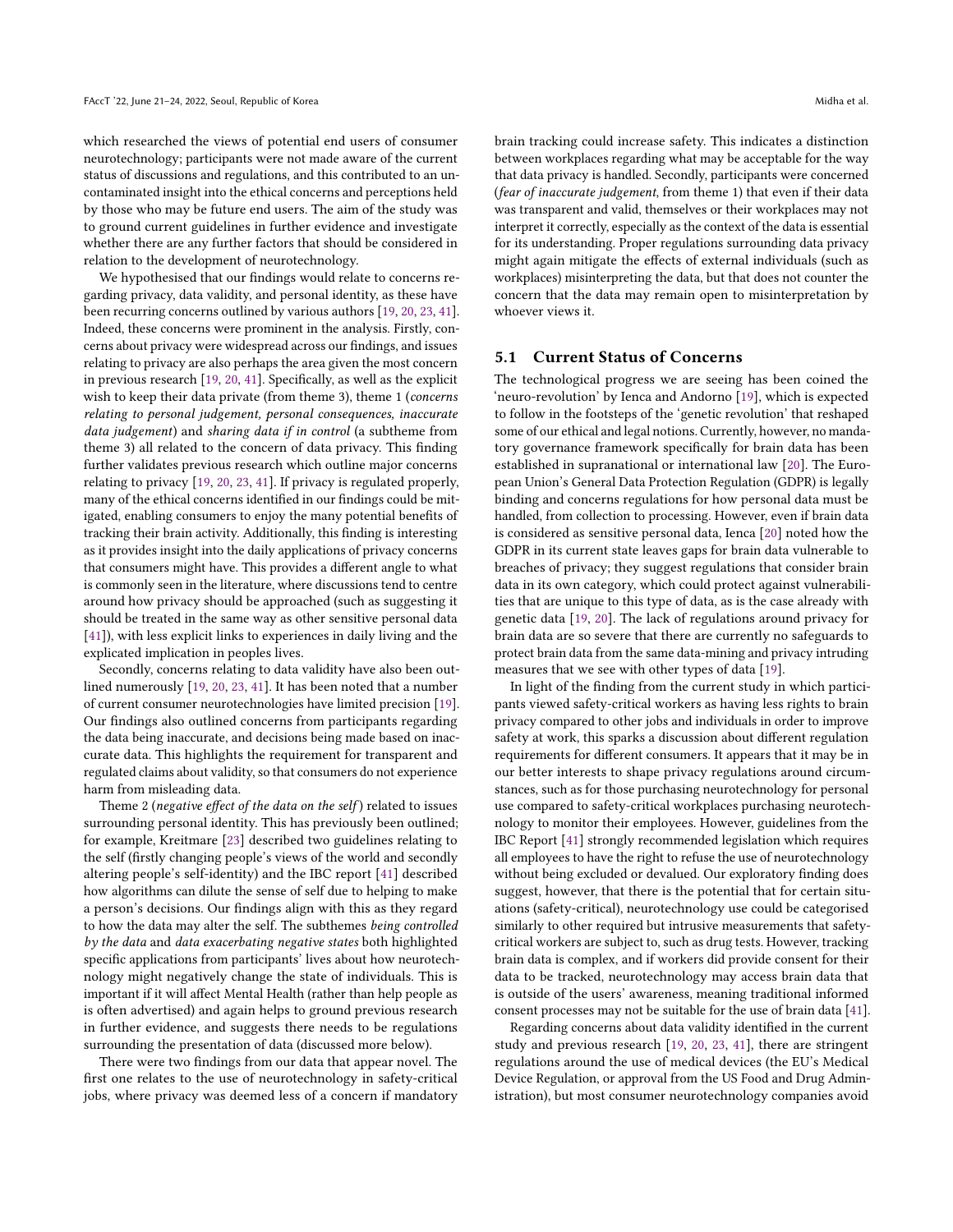classifying their devices as medical by marketing them for wellness, relaxation, and other non-medical purposes [\[42\]](#page-9-7). This means that they are not subject to the stricter regulations [\[20\]](#page-9-6) and users are not guaranteed that the data is valid and representative of true cognitive function [\[9,](#page-9-1) [20\]](#page-9-6). Progress in enforcing responsible innovation is being made [\[15\]](#page-9-42) as ideas surrounding its governance are being discussed (such as the suggestion of neurotechnology developers subscribing to taking a responsible innovation oath [\[41\]](#page-9-5)), but regulations surrounding data validation have not yet been fully established.

Concerns relating to personal identity are perhaps more of a grey area when it comes to regulation as it relates more to the characteristics of individuals as opposed to the rights that each person should have. Participants in the current study drew parallels between physical activity trackers and cognitive activity trackers to describe their concerns surrounding personal identity by describing their experiences with the trackers and extending these to neurotechnology. Similar personal identity concerns have been shown to apply to physical activity trackers [\[12,](#page-9-43) [24\]](#page-9-44), such as users feeling decreased enjoyment associated with their physical activity [\[12\]](#page-9-43). Neurotechnology could therefore explore the approaches taken in regard to physical activity trackers which aim to mitigate the effects of using the technology on factors relating to personal identity. It has been suggested that to mitigate compulsive, addictive, and distracted behaviour in regard to physical activity trackers, the technology could incorporate periods each day where access to quantified data becomes unavailable to users [\[24\]](#page-9-44). With physical activity trackers already arguably ubiquitous, however, it would be sensible for consumer neurotechnology to be attentive to the issues and solutions surrounding personal identity in the physical activity wearable field in order to account for these effects at an earlier stage of growth. Understanding these negative affects of tracking is especially important for technology that is advertised as helping mental health and wellbeing; neurotechnology could have the opposite effect especially if it is measuring cognitive activity that is directly involved in mental health conditions.

The concern relating to the misinterpretation of neurotechnology data identified in the current study appears novel and thus it is not clear whether there are active discussions in terms of identifying guidelines aimed at lessening the negative effects of this. Again it seems sensible to draw on the similar issues between consumer physical activity wearables and consumer neurotechnology, especially when considering newly established concerns. Choudhury et al. [\[6\]](#page-9-45) outlined how misinterpreting physical activity data can negatively affect wellbeing by causing a sense of panic; this can also lead to seeking unnecessary healthcare that can put strain on health services. Due to the risk of negative implications arising from data misinterpretation, designing user-friendly interfaces has been strongly emphasised along with clear user manuals [\[6\]](#page-9-45). This is a simple and yet important consideration for the development of consumer neurotechnology. Indeed, an aim of our research involves investigating ways to effectively communicate mental workload brain data to users; the findings from the current study will help to emphasise stringent checks for potential data misinterpretation.

#### 5.2 Limitations and Future Research

The study was valuable in the sense that it enabled real-world insights on a granular level from potential users into the ethical concerns and perceptions of neurotechnology. By using this approach, we were able to provide tangible evidence supporting several concerns that have been discussed based on robust theories, and provide a different perspective to raise further ethical concerns which may not yet have been considered. Indeed, the IBC Report [\[41\]](#page-9-5) highlights the necessity to anticipate the effects of implementing neurotechnology by using scenarios where society and future technologies are imagined and how they will interact. However, by running an empirical study, we have approached the research from an HCI perspective, which may lack understanding and detail into the depth of the topics under discussion in the ethics field.

Based on our novel finding regarding the privacy rights of safetycritical workers, this perhaps raises more questions than answers. The result was only based on a small sample of office workers, which may differ to the opinion of other samples and those safety-critical workers who would be tracked. And if safety-critical workers did consent to tracking, the effect that tracking may have on performance should be considered. Therefore, whilst the finding certainly raises an interesting point for discussion, much more research is needed before being able to establish potential legislation that has both human rights and safety maximisation at its core. It should also be noted that the type of neurotechnology under discussion in the interviews was narrow, as only mental workload trackers were considered. For the design of the study that involved interviewing participants about their experiences, it was necessary to focus on a type of neurotechnology. Mental workload was chosen for its relevance and developments in neurotechnology, as outlined in the introduction. This narrow focus differs to what is commonly seen in literature concerning the ethics of consumer neurotechnology, which discusses issues associated with all types of consumer neurotechnology. Whilst this paper regards a certain type of consumer neurotechnology, the results should be generalisable to other consumer neurotechnology; this is supported by our overlapping findings to other research, as outlined above.

#### 6 CONCLUSIONS

This study presented a novel empirical approach to understanding ethical concerns and perceptions surrounding the growth of consumer neurotechnology. To ground the interview discussions, people that had experienced tracking their own mental workload were probed about their views, which enabled insights into the concerns of potential neurotechnology end-users and examples of daily scenarios to which these concerns applied. The results relating to privacy, data validity, and personal identity provided further validation for concerns that are currently under discussion. The results relating to privacy in safety-critical jobs and misinterpretations of data highlight further important factors that should be explored further. With the introduction of mass consumer neurotechnology on the horizon, it is imperative that progress is swift to regulate its use in order to mitigate any unintended consequences and enable users to flourish.